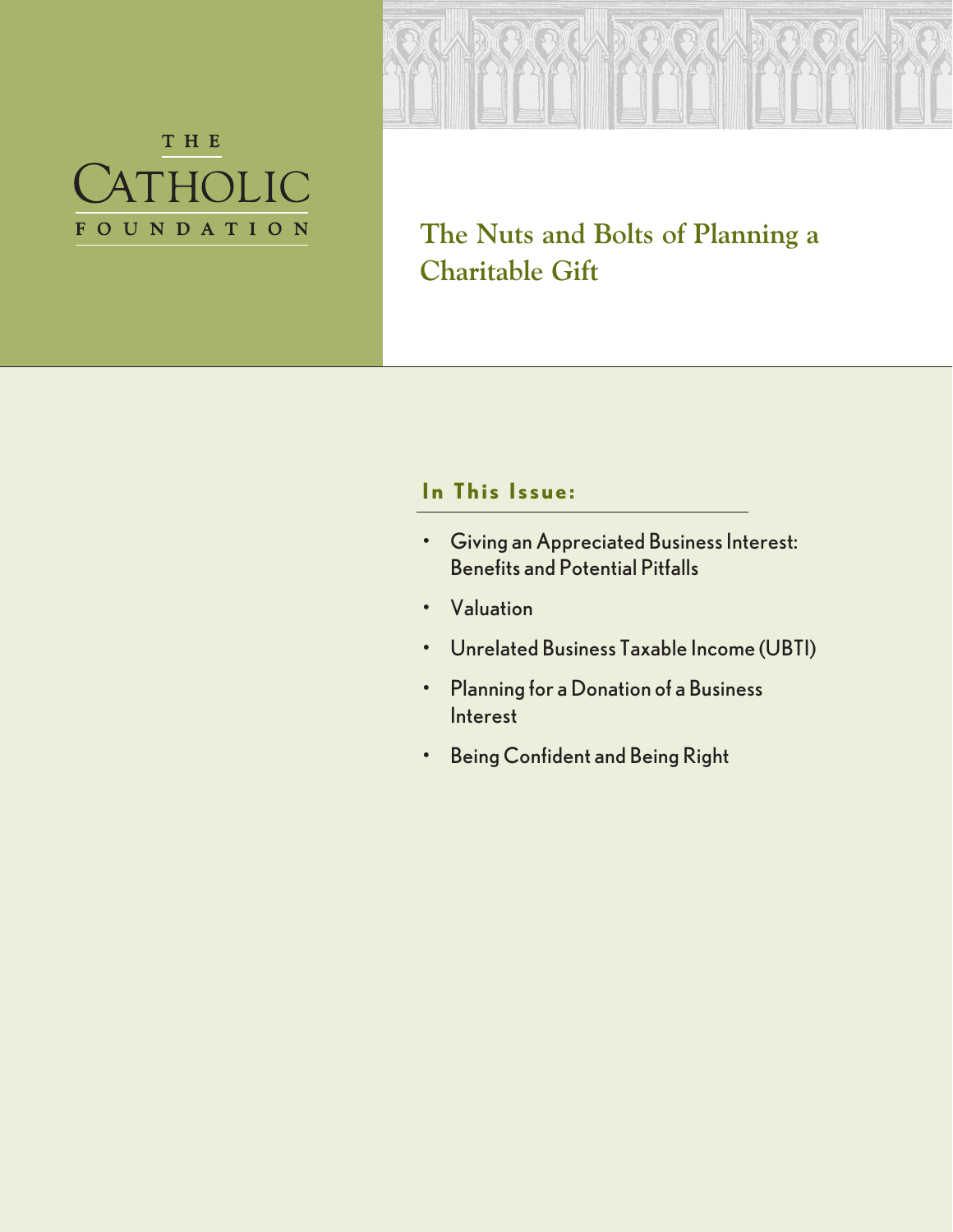The Super Bowl is the championship game of the NFL, but over the years, it has also become a cultural event approaching national holiday status. Companies paid attention as the number of sports fans viewing the game on television increased and those fans started inviting family and friends to watch with them. Suddenly, there was an event most of the country watched, and the result was some of the most creative and memorable advertising in history:

- Mean Joe Greene and the kid with the Coke
- Apple's mesmerizing *1984*-style ad introducing the Mac
- Wendy's "Where's the beef?" dig at competitors
- The Budweiser Clydesdales and the Budweiser frogs

Thanks to the guidance of experienced advertising agencies, each campaign was well conceived and targeted to the specific audience watching the game.

When a donor starts thinking about making a sizeable charitable gift, it may feel daunting—especially if it's their first larger gift. Luckily, they can turn to a professional to help them consider the impact and target the right asset for donation. Whether the gift ends up being straightforward or creative, with the right professional guidance, donors can approach the charitable giving process with the confidence of a championship player.

In this issue of *The Good Advisor,* we provide a basic framework for helping clients who are contemplating making a sizeable donation, including assessing the impact, choosing the best asset to give, understanding the tax benefit, and factoring in future needs.

# **Assessing the Family Impact**

A donor who is excited to further the work of a meaningful charity can easily overlook the impact such a gift can have on the mindset and stability of the family going forward.

**Building a legacy.** A sizeable gift can begin a family legacy of charitable giving, establishing philanthropy as a family value to be shared and passed on to future generations. Creating such a mindset can result in a compounding of gifts over time and across generations.

**Maintaining harmony.** Family members who support a gift in theory may not support the specifics. This is common with gifts of tangible assets (a painting, for example) or property (say, a vacation home). If family members have concerns, there are many alternative assets to be explored.

**Protecting the future.** A donor must also carefully consider the impact of the gift on the family finances. If there is concern that the donated assets could be needed in the future, there are many charitable giving options and solutions to consider, including testamentary gifts, life income gifts, or blended gifts that combine a smaller immediate gift with a larger gift in a will or trust.

## **Selecting the Best Asset to Give**

When clients think about making a gift, they may first think of cash. However, there are many types of assets, and the best one to give will vary depending on the donor and the situation. You can help clients analyze how the gift fits within their financial and estate plans, consider the tax impact, and present informed options for consideration.

While the best asset for a particular gift depends on the donor's specific situation, the following information about broad categories of assets is a good starting point for the review process.

### **Cash**

Cash is the most common asset for charitable gifts.

**Pros and Cons.** A cash gift is simple and easy. However, many of your clients own other assets that could offer more tax advantages.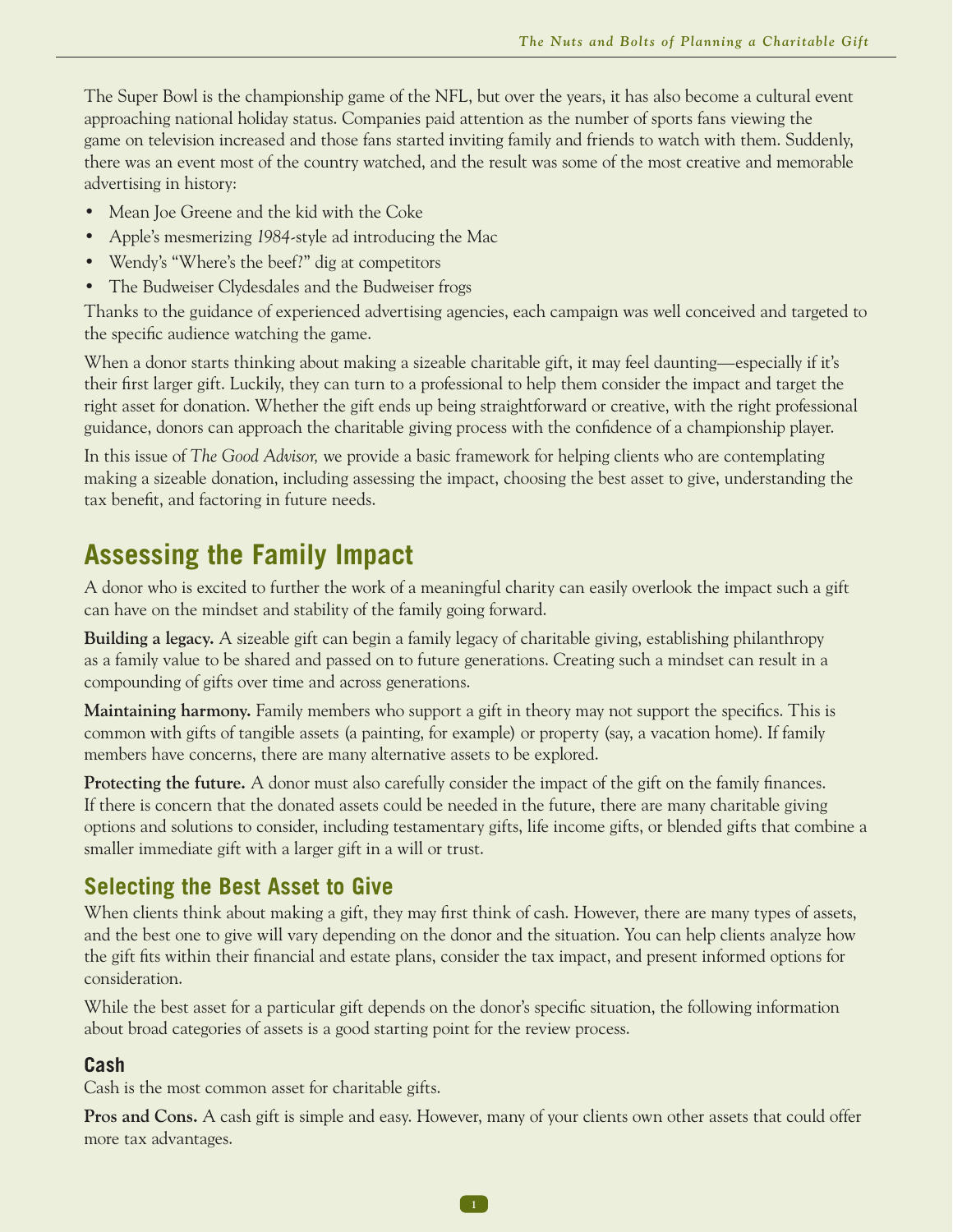**Best Uses.** Cash works well for smaller annual contributions, or for more substantial gifts when an individual has received a large performance bonus, inheritance, or other cash infusion. At these times, the donor may benefit from an income tax charitable deduction to offset the relatively outsized tax liability.

#### Deduction Limitation. 60% of AGI.<sup>1</sup>

#### **Securities**

A gift of securities is the most common non-cash gift. Donors typically give publicly traded stocks, but may also give bonds, mutual fund shares, or closely held stock.

**Pros and Cons.** This is a fairly easy gift to make, particularly if the stock is listed on one of the major exchanges or actively traded over the counter. However, some securities (such as closely held stock) require more attention in order to properly value the gift.

**Best Uses.** A donation of securities can help rebalance a portfolio due to changes in the market or in the donor's risk tolerance. In addition, highly appreciated stock held long term avoids capital gains tax when donated to charity—a potentially huge advantage. (On the other hand, depreciated securities do not make good gift assets. The donor should instead sell these assets, deduct the loss, then use the sale proceeds to make **a cash donation.)** 

**Deduction Limitations.** The charitable deduction for a gift of securities to a public charity depends on the length of time the donor owned the securities.<sup>2</sup>

- Short-term securities (held for one year or less)—50% of AGI<sup>3</sup>
- Long-term securities (held for more than one year)—30% of AGI<sup>4</sup>

In either case, the donor can deduct the excess amount in subsequent years (up to five years).

**Reduction Rules.** A gift of short-term securities made to a public charity must be reduced by the amount of ordinary income that would have been realized if the securities had been sold.5 A similar gift of long-term securities can be deducted for the full fair market value (FMV) on the date of the gift.<sup>6</sup>

**Appraisal Requirements.** Gifts of closely held stock require an appraisal that accounts for certain factors, including market price, book value, financial condition, earnings and dividend-paying capacity, previous sales of stock, the size of the block of securities to be valued, and the economic outlook.7

#### **Retirement Accounts**

Most people have a retirement plan account, such as a 401(k) or an individual retirement account (IRA), but people don't always think of using these assets to make a charitable gift.

Pros and Cons. Clients rely on these assets to provide income in retirement and often expect to pass anything remaining at death on to loved ones. However, retirement assets can be taxed twice—once in the estate and once to the recipient—making them a good candidate for a charitable gift. In addition, gifting retirement assets can avoid the complex rules that govern distributions or transfers of the assets after the account owner's death.

**Best Uses.** There are two ways to make gifts of retirement assets, each with distinct benefits.

- **(1) Qualified Charitable Distributions (QCDs).** A QCD is a direct transfer by someone over age 70½ from an IRA to a qualified charity (not a Donor Advised Fund or a §509(a) Supporting Organization).8 The QCD must be a gift that would otherwise have qualified for a charitable income tax deduction.<sup>9</sup> A person can direct up to \$100,000 per year in this manner (annual aggregate amount), but contributions made after age 70½ count against QCD amounts. The distributed amount does not qualify for a charitable deduction, but it is excluded from income for federal tax purposes. Furthermore, the distribution counts toward the taxpayer's annual RMD if one is due.
- **(2) Beneficiary Designations.** Using a beneficiary designation form to name the charity as a sole, partial, or contingent beneficiary of an IRA or qualified retirement plan account is an attractive and straightforward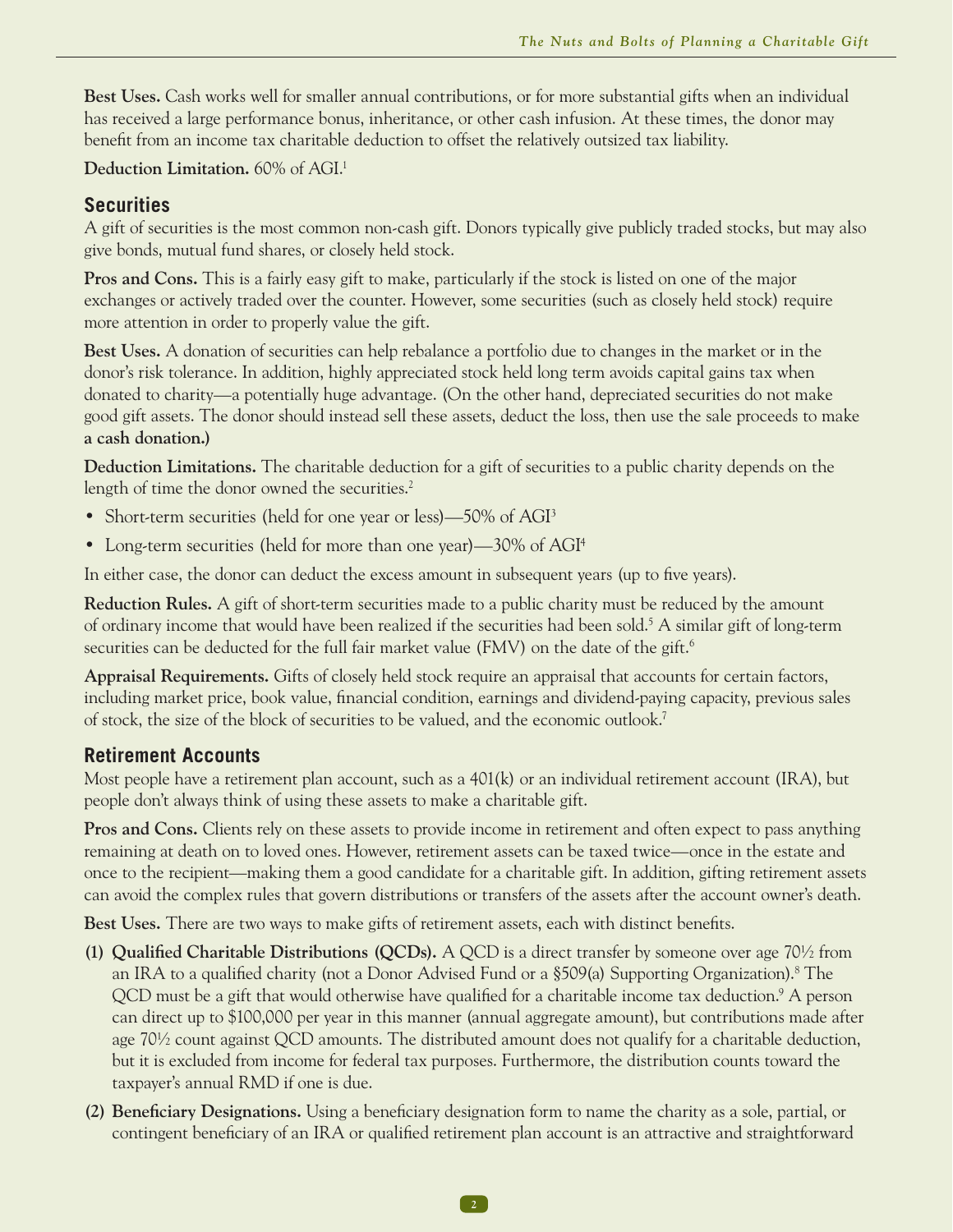way to make a testamentary charitable gift. This designation controls the distribution of the account at death (instructions left in a will or trust have no effect unless the assets are left to the estate or the trust).

#### **Real Estate**

Residential or commercial real estate held long term is an asset with great potential for charitable giving.

**Best Uses.** Clients who own property they no longer want or need may find it beneficial to donate, particularly if the property is highly appreciated in value. It is also possible to make a gift of a remainder interest in a personal residence or farm, which provides a current income tax deduction for the charity's future interest with no current change in lifestyle.10

**Deduction Limitations.** Long-term property is deductible up to 30% of AGI. Short-term property is deductible up to 50% of AGI.

**Reduction Rules.** The donor can deduct a contribution of real estate for FMV if held for the long term and avoid capital gains tax on the appreciated value. Otherwise, a gift will be valued at FMV minus any amount that would be considered ordinary income to the donor if the property were sold. The recapture of the depreciation deduction previously taken by the owner is considered ordinary income.11 Also, if the owner regularly purchases and sells real estate for profit, the properties might be viewed as inventory, which is considered ordinary income property.12

**Appraisal Requirements.** An appraisal is necessary to properly value the real estate. The value is based on its "highest and best use," which may be different than the donor's use or the how the charity would actually use it.<sup>13</sup>

In addition, the charity itself will likely require documentation before accepting a gift of real estate (e.g., an environmental review, a clear title search). The donor will need to consult with the charity's development office.

#### **Tangible Personal Property**

Tangible personal property includes items such as antiques, artwork, precious gems, coin collections, and motor vehicles. It does not include land and improvements (buildings and permanent structures).<sup>14</sup>

**Best Uses.** These are typically items (or collections of items) expected to increase in value. However, there may come a time when the holder no longer wishes to manage their collection or wishes to give a specific item to a certain charity.

**Deduction Limitations.** Like other assets, long-term property can be deducted up to 30% of AGI and shortterm property can be deducted up to 50%.

**Reduction Rules.** The donor can deduct a contribution of long-term property for the fair market value. A gift of short-term property will be valued at FMV minus any amount that would be considered ordinary income to the donor if the property were sold.

A donor must also consider the related-use rule: If the gift of tangible personal property is unrelated to the charity's exempt purpose, the deduction must be reduced by the amount of gain that would have been realized had the property been sold at its FMV.15

Furthermore, if the charity disposes of the item within three years, the donor is subject to an adjustment of the tax benefit.16 An exception is made if the charity certifies that the property had a related-use function and was actually used in that capacity before its sale, or that the intended use of the property at the time of contribution became impossible or infeasible after the gift.17

**Appraisal Requirements.** In addition to the general requirement that all property valued at more than \$5,000 have a qualified appraisal, certain types of property require additional or specific documentation. For instance, gifts of artwork require photographs and attachment of the appraisal itself. Further, due to abuse in claiming deductions, gifts of motor vehicles can be limited to the price the charity receives at a subsequent sale.<sup>18</sup>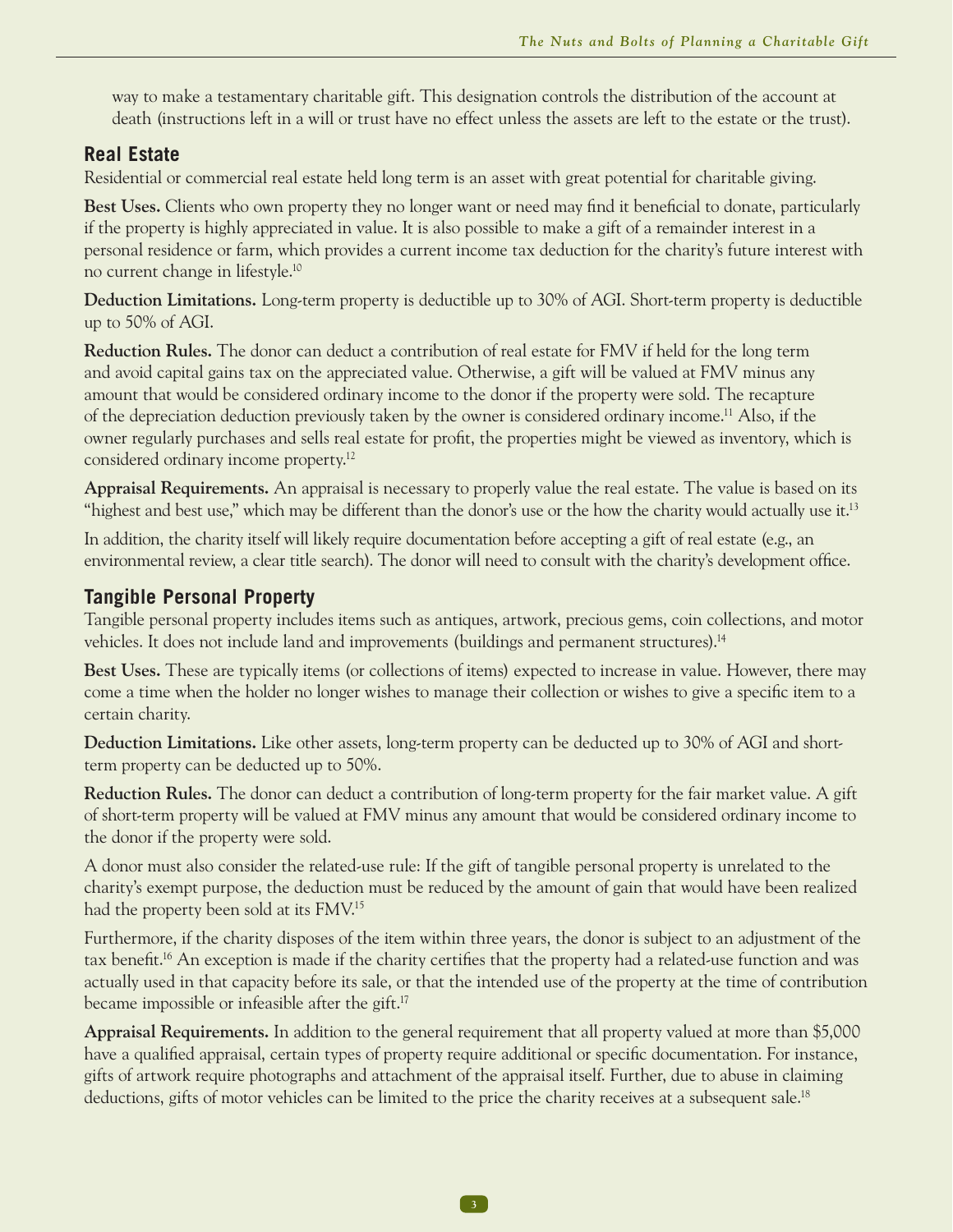### **Understanding the Tax Benefit**

Though it is not the primary reason donors give, the income tax charitable deduction is the nexus between philanthropic planning and tax planning, and a donor making a sizable gift will surely want to secure a deduction if possible. But is the gift going to a nonprofit, a tax-exempt organization, or a qualified charity? They are all formed to achieve social good, and it is even possible that an entity could be all three things at once, but for the purposes of the Internal Revenue Code (IRC), these are three distinct types of organizations:

- 1. A **nonprofit** is a group organized for purposes other than generating profit and in which no part of the organization's income is distributed to its members, directors, or officers. Nonprofit status is conferred under state rather than federal law and the requirements of and benefits to such organizations can vary from state to state.19
- 2. A **tax-exempt organization** is a nonprofit organization that is exempt from federal income taxation (a clear advantage indeed).20 However, to qualify for tax-exempt status, a nonprofit must be organized and operated exclusively for one or more exempt purposes. IRC  $\S501(c)$  lists the types of organizations that may claim taxexempt status.
- 3. A **qualified charity** is one that meets specific requirements under IRC §170(c) to be qualified for income tax purposes (but not necessarily qualified for gift and/or estate tax purposes). A gift must go to a qualified charity if the donor hopes to deduct some or all of the gift amount. If there is any question about whether a charity is a "qualified public charity," the donor can ask the charity to supply a copy of its IRS letter recognizing it as tax-exempt or consult the searchable database on the IRS website.

### **§501(c)(3) Organizations**

There are 29 categories of tax-exempt organizations under IRC §501(c). However, when most people talk about a tax-exempt organization or charity, they usually are referring to an organization that qualifies under IRC §501(c)(3). This includes any corporation, community chest, fund, or foundation organized and operated for one of these purposes:

- Religious
- Charitable
- Scientific
- Testing for public safety
- Literary
- Educational
- Fostering athletic competition at the national or international level (if no funds go towards the facilities or equipment)
- Preventing cruelty to children or animals<sup>21</sup>

No net earnings generated by a  $$501(c)(3)$  organization can inure, in whole or in part, to the benefit of private shareholders or individuals. Furthermore, the organization cannot participate in political elections, nor devote a substantial part of its activities to influencing legislation by propaganda or otherwise.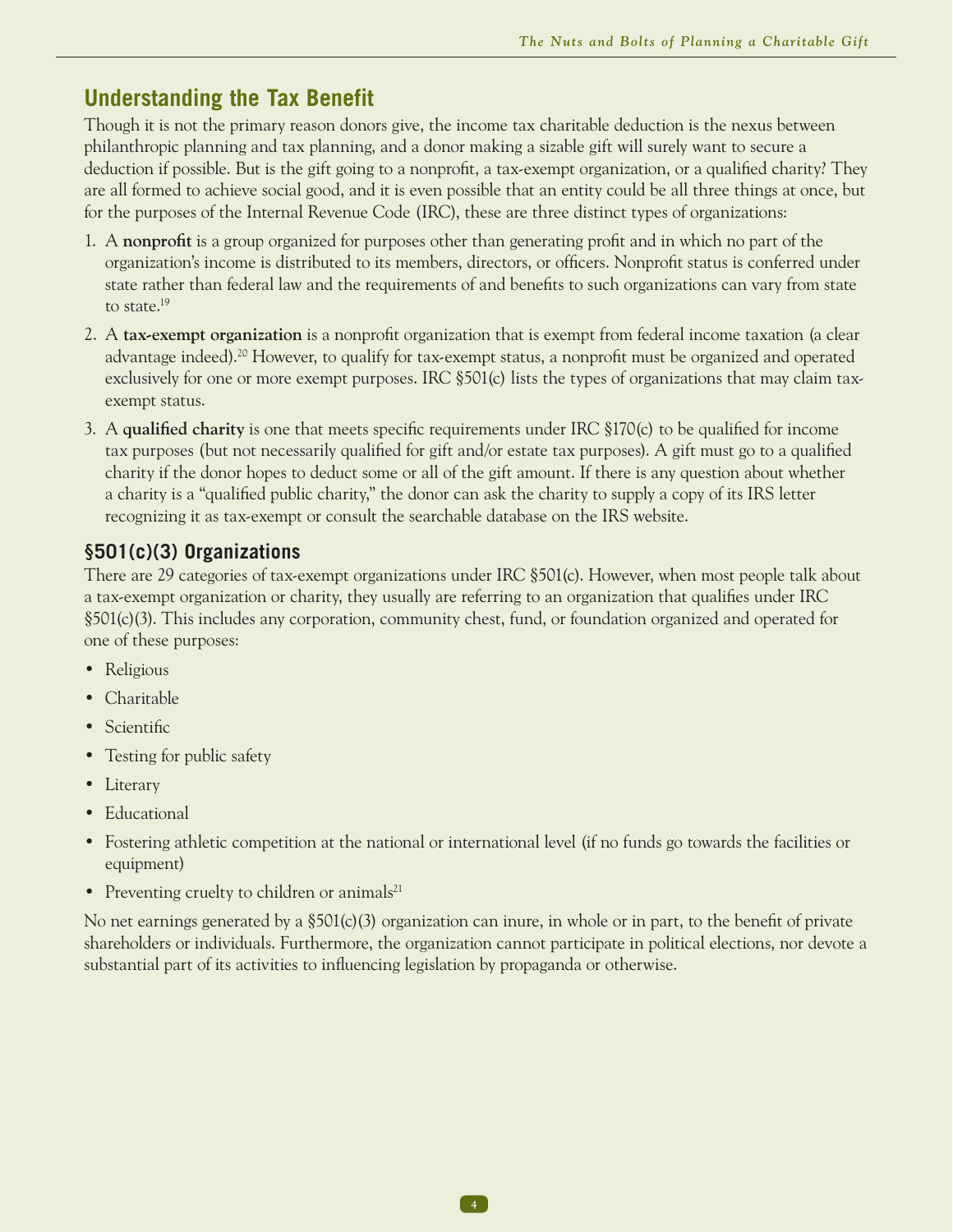#### **Use the Legal Name**

For a donor including a charitable bequest in a will, using the wrong legal name for the charity can thwart the intended gift. Ask the charity for its exact legal name before inserting it into a will or other legal document. Be as specific as necessary. For example, if the donor wants to help a large charity, ascertain whether the client wants to help the national organization or a local chapter, then use the appropriate name.

Also, keep in mind that a charitable organization may change its name, reorganize as a different entity, merge with another charity, or even cease to exist. When a client updates their estate planning documents, confirm the charity's correct legal name and business address. Your clients may also wish to list one or more additional qualified charities as contingent beneficiaries in planning documents in the event the primary charitable beneficiary is not able to accept the devised property.

#### **50% Organizations vs. 30% Organizations**

Not every charitable contribution will be deductible in the same way for income tax purposes.

A gift to a **50% organization** (a public charity) is deductible up to 50% of the donor's adjusted gross income (AGI). (Under the Tax Cuts and Jobs Act of 2017, cash gifts to public charities are deductible up to 60% of AGI.) 50% organizations include the qualified charities expressly described under IRC §170(b)(1)(A):

- Churches
- Hospitals and Medical Research Organizations
- Educational Organizations
- Governmental Units
- Publicly Supported Charities
- Certain Private Foundations
- Supporting Organizations

A gift to a **30% organization** (a private foundation) is deductible up to 30% of AGI. 30% organizations are those qualified charities not described above under IRC §170(b)(1)(A).

#### **Factoring in Future Needs**

Many donors considering a sizeable gift have concerns about how the donation may impact the family's future financial security. After all, an emergency or other unforeseen circumstances could require substantial funds funds that might not be there if they've been given to charity. When such concerns forestall a charitable gift, though, donors not only lose the personal satisfaction of fulfilling their philanthropic objectives, they lose the income tax and/or estate tax savings available to those who make charitable gifts and bequests. Your knowledge of suitable options, including life income gifts and the wealth replacement technique, can prove invaluable for such donors.

#### **Charitable Remainder Trusts**

A charitable remainder trust (CRT) is an irrevocable trust that pays income to the donor (or other individual) during the trust term, with the remainder then going to charity.

- The donor transfers property to the trust (such as cash, stock, or even real estate).
- The donor designates one or more beneficiaries to receive annual (or more frequent) income payments for life (or joint lives) or a period of up to 20 years. The donor can be one of the beneficiaries, using the income to supplement other sources of retirement income and thereby allaying concerns that the gifted assets will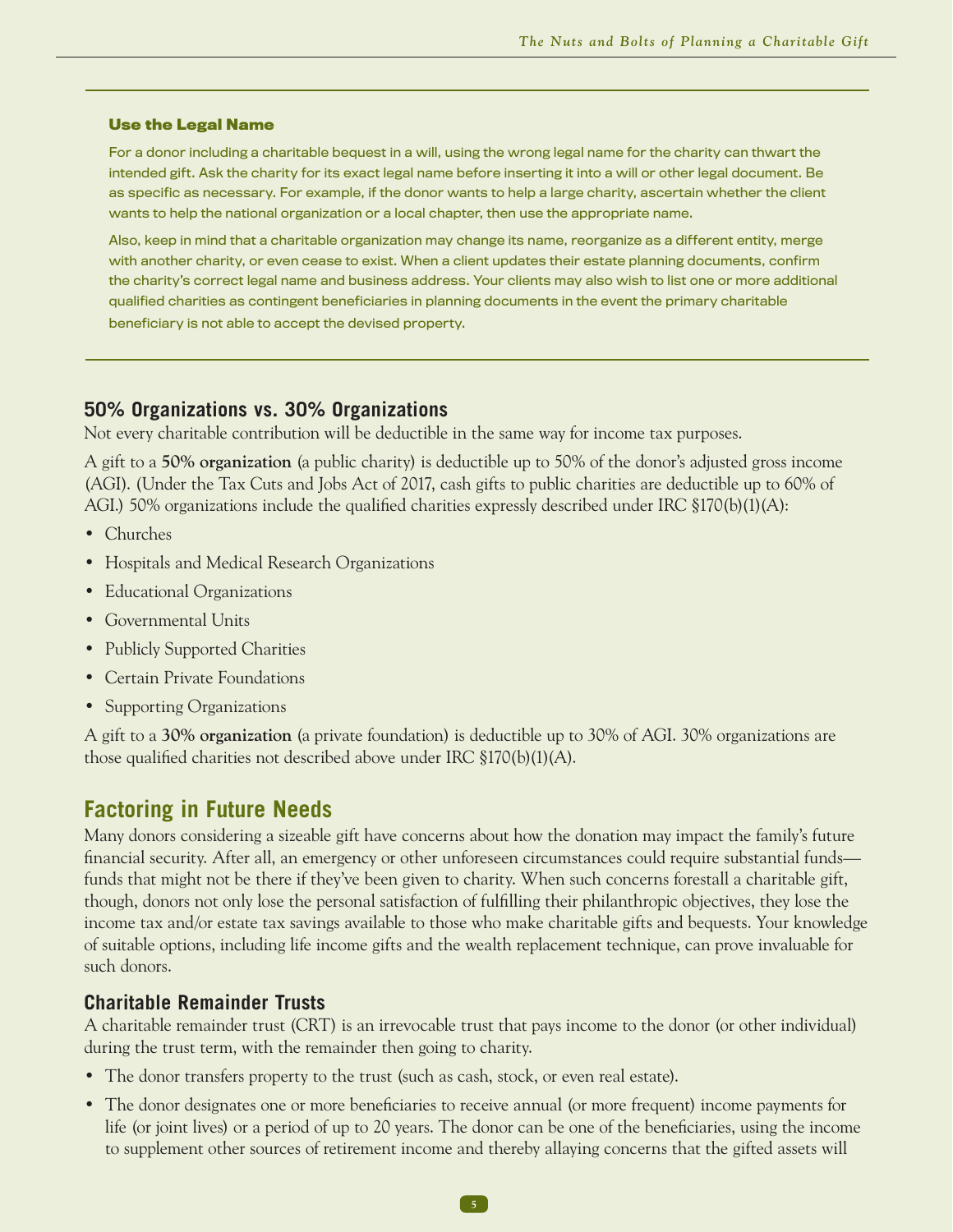negatively impact future spendable income. (Because of this, the donor may feel able to make a larger gift than originally considered.)

- When the trust is funded, the donor qualifies for an itemized income tax deduction for the present value of the anticipated remainder interest.
- At the end of the trust term, the remaining assets are distributed to the donor's selected charity.

There are two types of CRTs:

- A **charitable remainder annuity trust (CRAT)** allows only one initial contribution. It pays out the same income amount every year—a fixed percentage of the trust's initial value. It comes in only one form.
- A **charitable remainder unitrust (CRUT)** allows for multiple contributions. It pays out varying annual amounts that represent a fixed percentage of the trust's annually revalued assets. It comes in four varieties, offering additional flexibility to meet a donor's specific planning needs.

Both types of CRT must make a specified annual payment of at least 5% (but not more than 50%) of the initial value (CRAT) or annual value (CRUT) of the trust assets. If the trust does not produce enough income, the trustee will need to invade the principal to make the required payout. The value of the charitable remainder must be at least 10% of the net fair market value of all trust property as determined at the time of the transfer. Donors and professionals should consider that the longer the trust will pay out to income beneficiaries (due to young or multiple lifetime beneficiaries), the more difficult it becomes to meet this requirement—and failing to meet the requirement jeopardizes the tax qualification of the trust.

#### **Charitable Gift Annuities**

A charitable gift annuity is a contractual agreement between a donor and a qualified charitable organization.

- The donor makes an irrevocable gift of cash or property (often long-term appreciated stock) to a qualified charity.
- In exchange, the charity agrees to pay a fixed amount periodically (quarterly, semiannually, or annually) to the donor for life and/or the life of a chosen beneficiary (two people maximum).
- The gift annuity transaction is not a straight quid pro quo, as the transfer is considered part gift and part annuity purchase. Thus, the donor qualifies for an immediate itemized charitable income tax deduction, but only for the gift portion of the transfer.
- The payments are based on the age of the income beneficiary, the gift annuity rate, and the amount of the gift. Generally, the older the annuitant, the higher the payout rate. The promise to make these payments is backed by the general assets of the charity.
- Annuity payments enjoy favorable taxation. Part of each payment is considered tax-free return of principal. Part is long-term capital gain (if the donor used long-term appreciated property, and is also the annuitant), spreading the capital gains tax payments out over many years. The remainder is taxed as ordinary income.
- Annuity payments can start immediately (no more than one year after the transfer) or be deferred for a period of time. This deferral is useful for high-earning donors who want to use payments to supplement other sources of retirement income in the future. Deferred gift annuities offer higher annuity payments and a higher tax deduction.

Compared to charitable remainder trusts, gift annuities are less expensive, less complex, and require a smaller gift amount. However, CRTs offer the donor greater flexibility in gift design—particularly in payout alternatives. In addition, a CRUT can often receive assets that would not be suitable for a charitable gift annuity.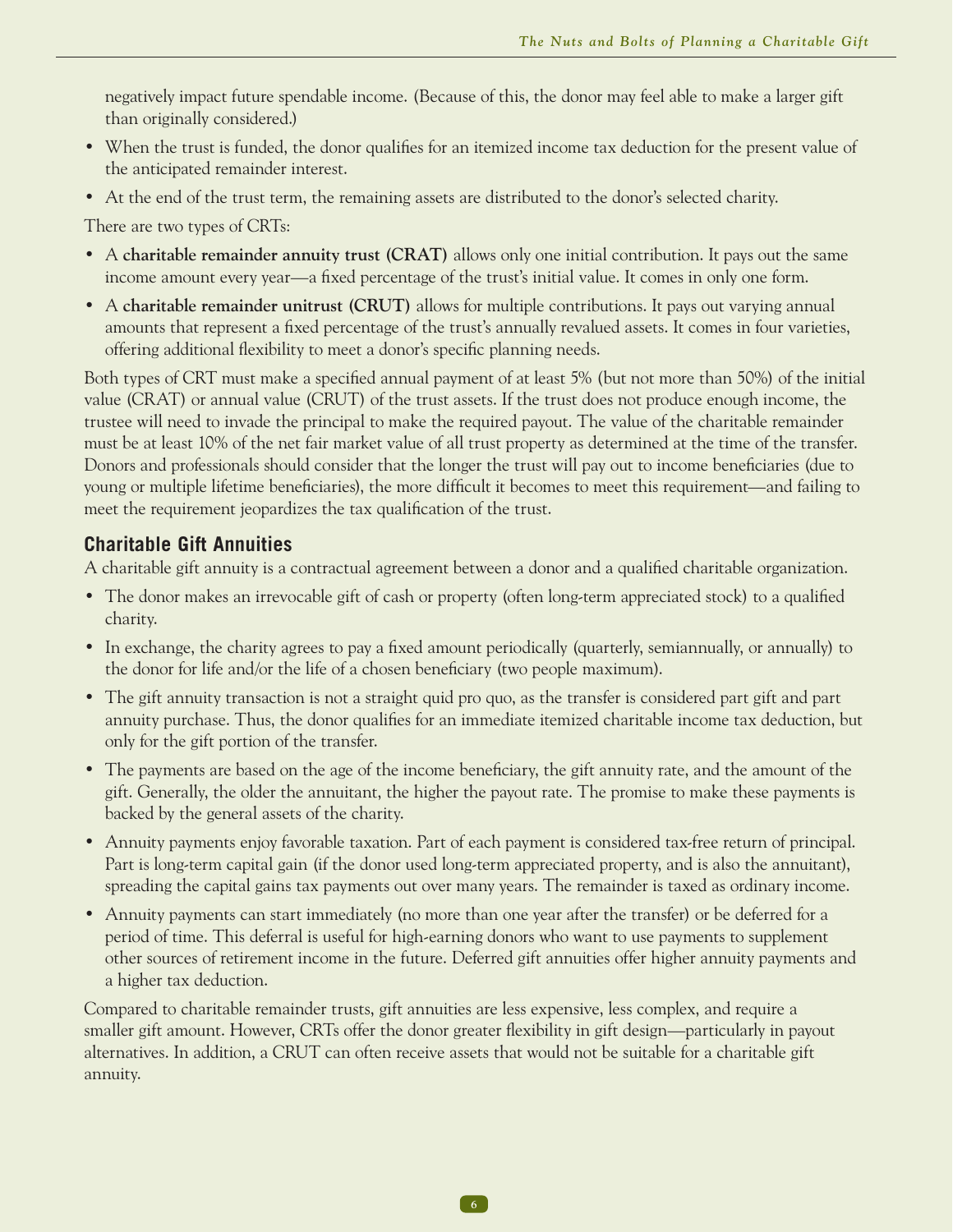#### **Wealth Replacement**

For clients less worried about retirement income and more concerned with leaving a sizeable inheritance to their children, the wealth replacement technique can be useful, as it lets donors make substantial gifts without adversely affecting family inheritances.

- The donor funds a charitable remainder trust (usually with long-term appreciated property). The transfer to the CRT (typically a CRUT) qualifies for a charitable income tax deduction for the charity's remainder interest.
- The donor funds an irrevocable life insurance trust (ILIT) with a life insurance policy.
- The donor uses the annual income from the CRT to make gifts to the ILIT to pay the insurance premiums. The ILIT employs "Crummey" powers to qualify these as gifts of a present interest, making them eligible for the annual gift tax exclusion (\$16,000 in 2022).
- At the owner's death, the charity receives the remainder amount in the CRT. The ILIT receives the policy death benefits, which the trustee then distributes to the donor's heirs.
- This technique has the additional advantage of removing the donated property and the life insurance policy from the donor's gross estate. In addition, there is no capital gains tax due on appreciated property transferred to the CRT.

By essentially replacing the gifted assets with life insurance proceeds, the donor can make a significant charitable gift while maintaining the original size of the children's inheritance.

### **Basketball at the Super Bowl**

In 1993, Michael Jordan and Larry Bird—two of the world's most popular, skilled, and competitive basketball players—were featured in a Super Bowl commercial for McDonald's. The premise was an outrageous game of HORSE in which the winner received a Big Mac. While it may not have been intuitive to suggest that basketball players would be a great fit for a championship football game, McDonald's understood that the players' star power and charisma, combined with the clever premise, would result in a win.

A donor planning a large charitable donation may also have uncommon ideas. With your knowledge and guidance concerning rules and options, those creative gift ideas may just result in a win-win for the donor and the charity.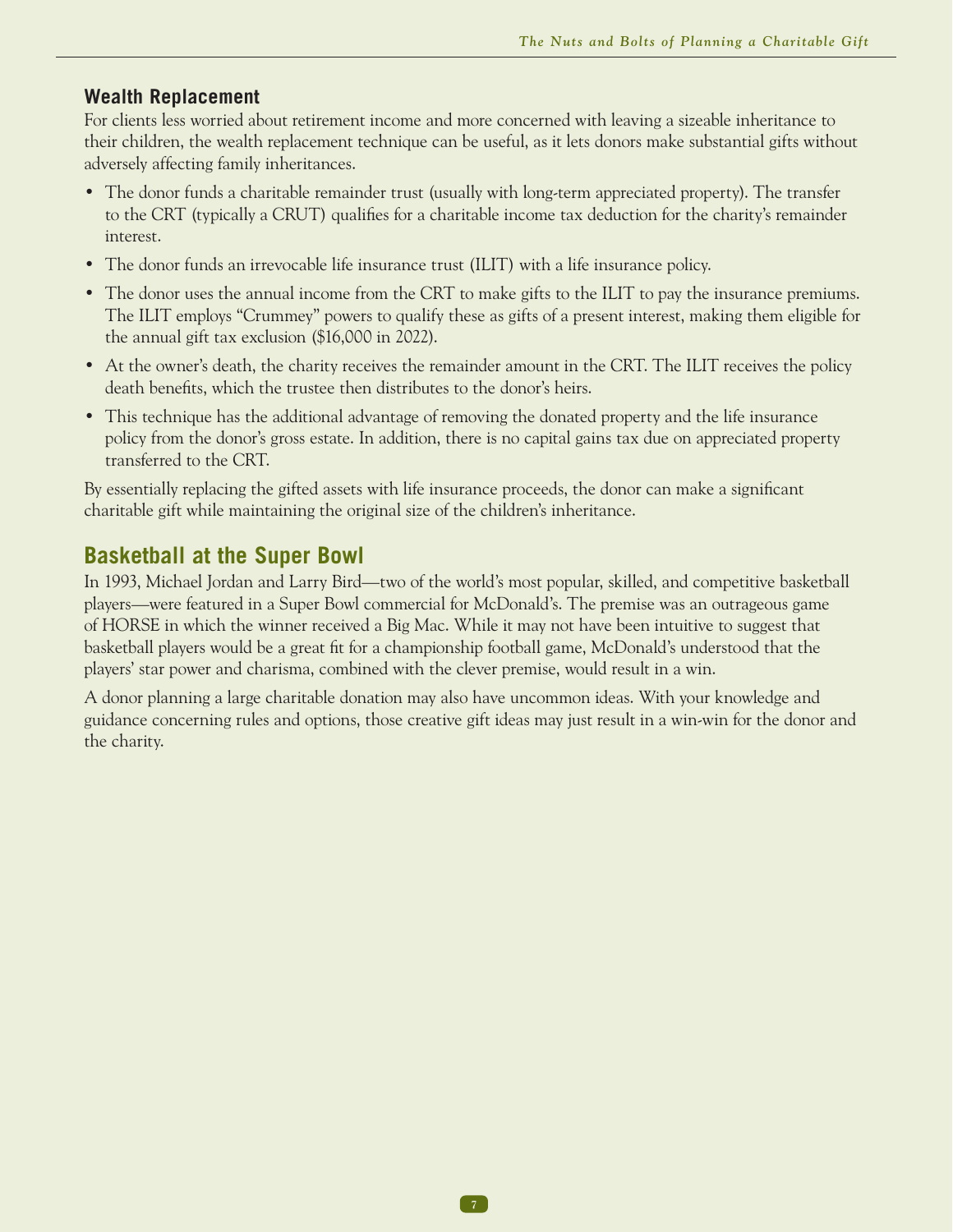### **ENDNOTES**

- IRC §170(b)(1)(A); Reg. Sec. 1.170A-8(b).
- IRC §1222.
- IRC §170(b)(1)(A).
- IRC §170(b)(1)(C)(i).
- IRC §170(e)(1)(A).
- Ibid.
- Reg. Secs. 25.2512-3(a), 20.2031-3.
- IRC §408(d)(8).
- IRC §408(d)(8)(B)(i).
- 10 IRC  $$170(f)(3)(B)(i)$ .
- IRC §170(e)(1)(A).
- Ibid.
- *McGuire v. Comm'r*, 44 TC 801 (1965).
- Reg. Sec. 1.48-1(c).
- IRC §170(e)(1(B)(i).
- IRC §170(e)(7).
- IRC §170(e)(7)(D).
- IRC §170(f)(12).
- For example, see the Revised Uniform Unincorporated Nonprofit Association Act—a law promulgated by the National Conference of Commissioners on Uniform State Laws—which governs all unincorporated nonprofit associations that are formed or operate in a state that adopts the act.
- IRC §501(a).
- Reg. Sec. 1.501(c)(3)-1.

© 2022 Endowment Development Services (a PGI Partners Company). This newsletter is for information and discussion purposes only. It is provided with the understanding that the publisher does not intend to render legal, accounting or tax advice. While the publisher has been diligent in attempting to provide accurate information, the accuracy of the information cannot be guaranteed. Laws and regulations change frequently and are subject to differing legal interpretations. Accordingly, the publisher shall not be liable for any loss or damage caused or alleged to have been caused by the use of or reliance upon the information in this newsletter.